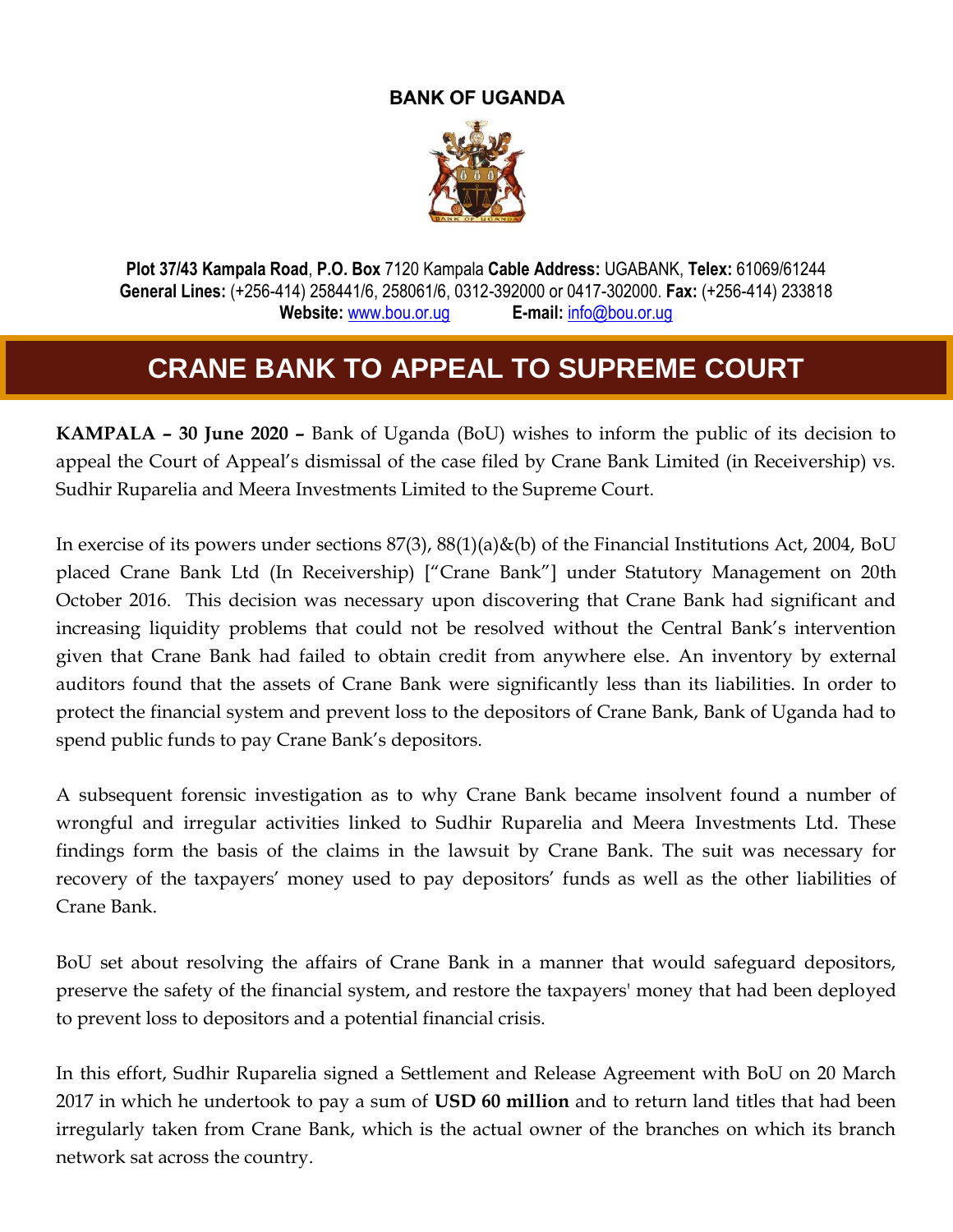Under this agreement Sudhir Ruparelia only paid **USD 8,000,000** and regrettably later refused to comply with his undertakings.

It was at this point that BoU as receiver of Crane Bank instituted a High Court case H.C.C.S 493 of 2017 against Sudhir Ruparelia and Meera Investments Ltd. The main claims in this suit based on the findings of the forensic investigation are that;

- i. Sudhir Ruparelia illegally and secretly owned 100% shareholding in Crane Bank in breach of the Financial Institutions Act, 2004.
- ii. Using that position of control, Sudhir Ruparelia wrongfully and illegally extracted from Crane Bank amounts totalling to **USD 92,830,172** and **UGX 8,277,000,000**.
- iii. Sudhir Ruparelia transferred freehold property beneficially owned by Crane Bank into the names of Meera Investments Ltd in which he and his family are the majority shareholders, without giving value to Crane Bank and rendering the Bank a tenant on its own property with a liability to pay rent to Meera Investments Ltd.

In response, Sudhir Ruparelia and Meera Investments Ltd filed a defence and later an application arguing that Crane Bank had no capacity to sue them while in receivership and that upon transfer of some of its assets to DFCU Bank, Crane Bank ceased to exist. Both the Justice at the High Court and those at the Court of Appeal upheld these arguments.

Bank of Uganda maintains that receivership does not take away the corporate personality of a company which includes the right to trace and recover assets and the right to sue for those assets.

## **The public is also invited to note that neither the High Court nor the Court of Appeal has yet considered or taken a decision on the claims for wrongful and illegal extraction of funds from Crane Bank as claimed in the main suit.**

The implications of these judgments are that a Receiver of a financial institution/bank cannot pursue or seek recovery of assets of a bank in receivership by way of legal proceedings. This renders the principle of tracing and preserving assets of an insolvent bank during statutory management and receivership futile.

The judgements also set a precedent that limits the Central Bank's capacity to resolve banks in a manner that ensures accountability for mismanagement of depositor funds and promotes good corporate governance in the banking industry.